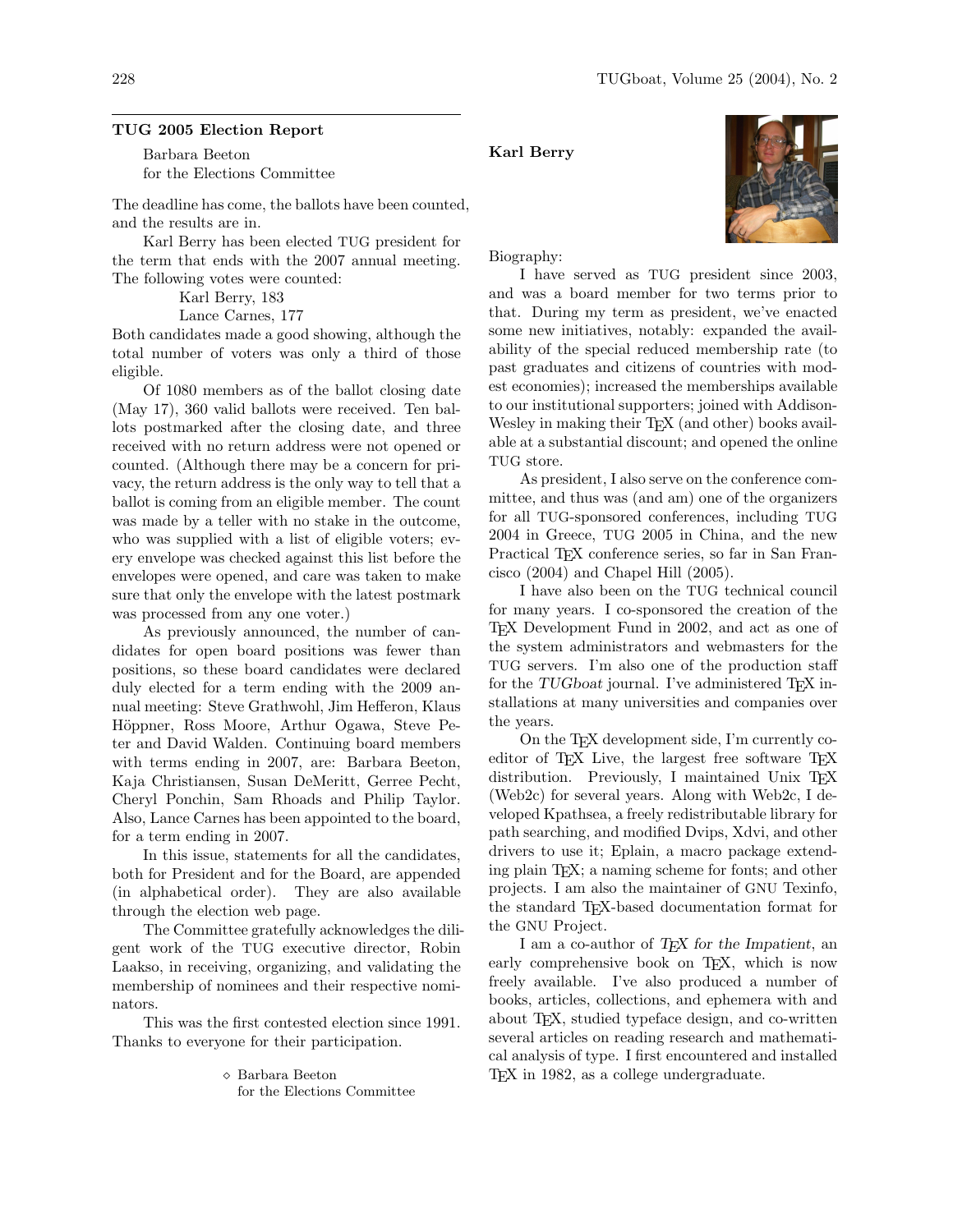Personal statement:

I believe TUG can best serve the T<sub>E</sub>X community by working in partnership with the other TEX user groups worldwide, and sponsoring projects and conferences that will increase interest in and use of TEX. The quality of TEX's output remains unsurpassed, even now. It is our challenge to bring that quality to an even broader audience.

### Lance Carnes



Biography:

- Involved with the TEX Users Group since its beginning in 1980
- Served on the Board of Directors from 1981 to 1991
- Proposed and helped organize the PracT<sub>EX</sub> 2004 conference
- Headed the Editorial Board to launch The Prac-TEX Journal in 2005 (see http://www.tug. org/pracjourn).

The main reason for submitting my name as a candidate for TUG President is to put an emphasis on Users in the TEX Users Group. For the past 25 years TUG has focused mostly on TEX software developers and power-users, while often forgetting the needs of day-to-day LaT<sub>F</sub>X and T<sub>F</sub>X users. From my experiences with PracT<sub>EX</sub> conference attendees and  $PracT<sub>F</sub>X Journal readers, it is clear they have$ many needs which TUG is not currently fulfilling. I feel TUG should shift its priorities to concentrate more on user education and training, and to provide more practical information in print and on-line.

In addition, there are challenges facing TUG, and I am ready to work with the Board to address them. Three areas I feel need attention are:

- 1. Membership is down. Some ideas for correcting this:
	- Reduce membership fees. By making TUGboat and TEX-Live optional benefits, the price of a membership could be about one-half what it is now.
	- Increase membership privileges. For example, give members exclusive on-line access to TUGboat and other resources.
	- Promote Institutional Memberships. Change to a sliding membership fee scale

based on institution size, and provide membership privileges to everyone at the institution.

2. There are not enough training classes and materials.

I think TUG should be the leader in providing training guidelines and curricula, and in offering classes and workshops. I would propose forming an Education Committee, composed of Board members and others in the community, which will design courses and materials for LAT<sub>EX</sub> and T<sub>EX</sub> training.

3. Conference attendance is low.

Some possibilities to boost conference attendance: require all TUG-sponsored conferences to have a mix of beginning, intermediate, and high-level presentations, possibly in parallel sessions. Require conferences to include classes and workshops appropriate for beginning and intermediate users.

I look forward to working with the Board and with all TUG members to continue TUG's traditional activities while putting several of the above ideas into practice. Together we can make this an organization which responds to the wishes and needs of both TEXperts and practical L<sup>AT</sup>EX and TEX users.

## Steve Grathwohl

#### Biography:

I began using TEX in 1986 when a friend gave me his copy of the T<sub>E</sub>Xbook and a pre-release version of Textures, which I tried with mixed success to run on my old Mac512K with only a single floppy drive. In a short time I had tossed off Word, WordPerfect, and other word processing systems; but it wasn't until I typeset my wife's dissertation (600pp, Middle English, Old French, multi-page tables) and began work at Duke University Press that I began using TEX in a serious, systematic way.

For the Press, in 1993, TEX was a peculiar dialect that mathematicians spoke, not really useful for production. Now, in 2005, T<sub>E</sub>X is used to produce seven of our journals, only one of them a mathematics journal. I am very pleased that I was able to demonstrate to the Press that TFX was more than capable of being a dependable production platform.

I think I bring to the TUG board the sensibilities of both an enthusiastic user of TEX and a reasonably hard-headed journals production guy who has to make decisions about what works within tight scheduling constraints.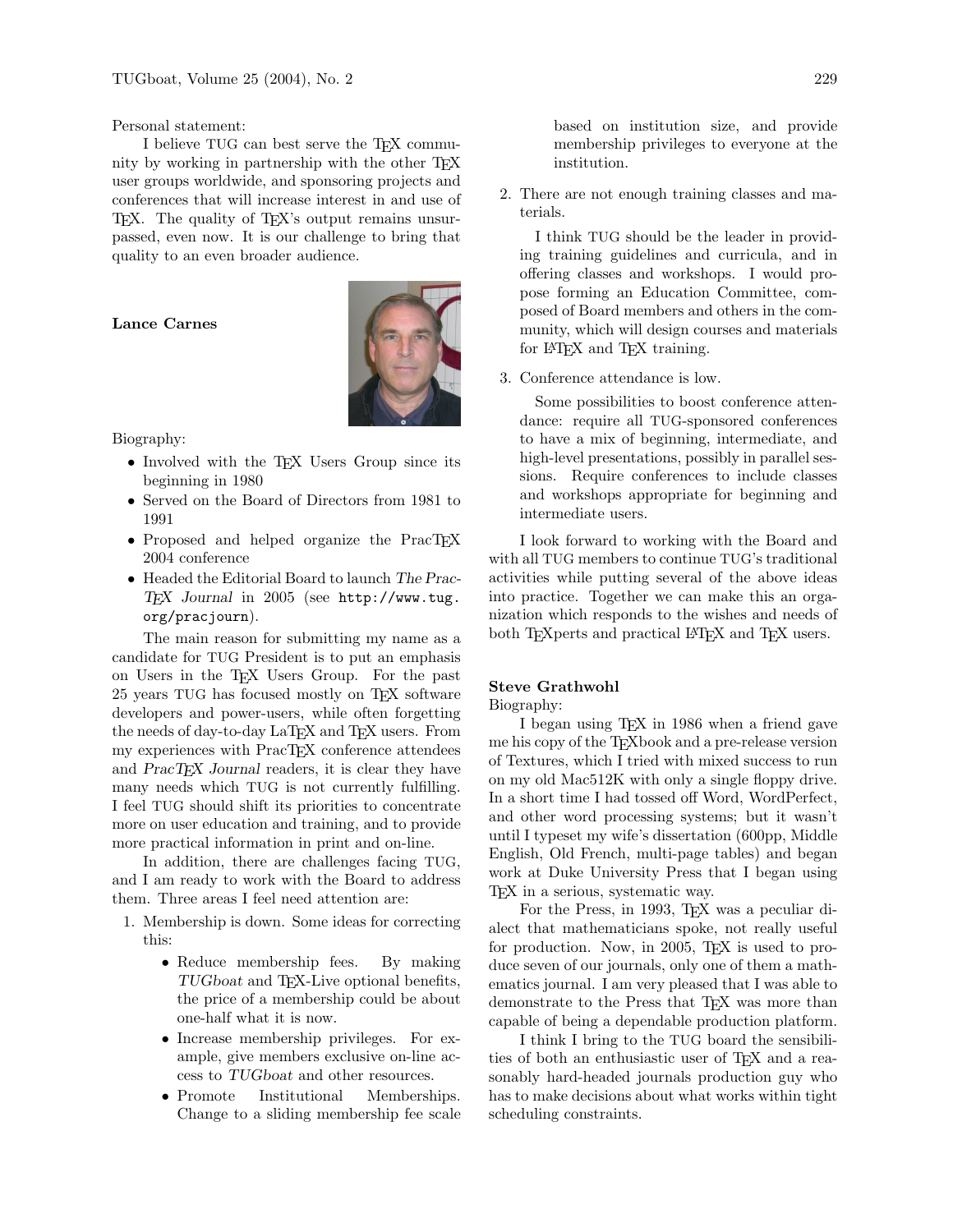### Jim Hefferon



I've been involved with TEX for years, lately by maintaining the TUG branch of CTAN. I've been serving in an appointed position on the board, and I hope I can continue to help out.

# Klaus Höppner



I got a PhD in Physics in 1997. After some post-doctoral fellowships I have been working working in the Control Systems group of an accelerator center in Darmstadt, Germany, since 2002. My first contact to LAT<sub>EX</sub> was in 1991, using it frequently since then.

I was preparing the CTAN snapshot on CD, distributed to the members of many user groups, from 1999 until 2002. I was heavily involved in the organization of several DANTE conferences and EuroTEX 2005. Since 2000, I am a member of the DANTE board, acting as vice president since 2002.

Personal statement:

In the years since Karl Berry's presidency the cooperation of TUG and European user groups improved a lot. My candidacy is in the hopes of helping to continue this trend. Projects like TEXLive and CTAN owe their success to the work of active volunteers, but also to the support and cooperation of the user groups.

I appreciate the start of The PracT<sub>EX</sub> Journal, the first online journal about TEX. I wish it could become a part of a future pool for T<sub>E</sub>X articles where authors can give their permission for translations and publishing these in the journals of other user groups.

## Arthur Ogawa



The most important issue facing TUG today is its declining membership. I am running for membership on the TUG Board of Directors because I take this issue seriously.

I have served on the TUG Board from 1997 to the present and have served in the past as Secretary and Vice President, involving myself in the business of TUG as a member of its Executive Committee. During this time, I have watched as TUG's membership first staged a modest recovery from the lows of 1997 and then leveled off. The current trend is a slight yearly decline. Attendance at TUG conferences has also declined during this time. TUG's continued existence was greatly imperiled by the meager membership numbers of the late 1990s, and the current situation does not bode well.

While I do not feel that I possess the only answer to the problem, my committment is to address the matter and to find a solution, by working with the TUG Board, its Executive Director, and TUG's membership.

At the present time, TUG is a vigorous and vital organization. Its day-to-day operations are competently served by our office, staff and volunteers, and its Board of Directors and President work together effectively. I am convinced that TUG provides its members with valuable services and products, and that TUG supports important software efforts that most certainly benefit TEX users, whether or not members of TUG or any other user group.

Now it is time for TUG to ensure that its efforts to support and benefit TEX users will continue. How this is to be done is not clear at present, but I firmly believe that the TEX Users Group, which has been helping T<sub>E</sub>X users for over 25 years, can continue to do so. TEX is a free, popular, and robust software, and it continues to benefit people all over the world. It is our opportunity as TUG members to help with its further development, its dissemination, and its use by the many people who have embraced it.

I hope that you agree with me on the importance of TUG in this effort.